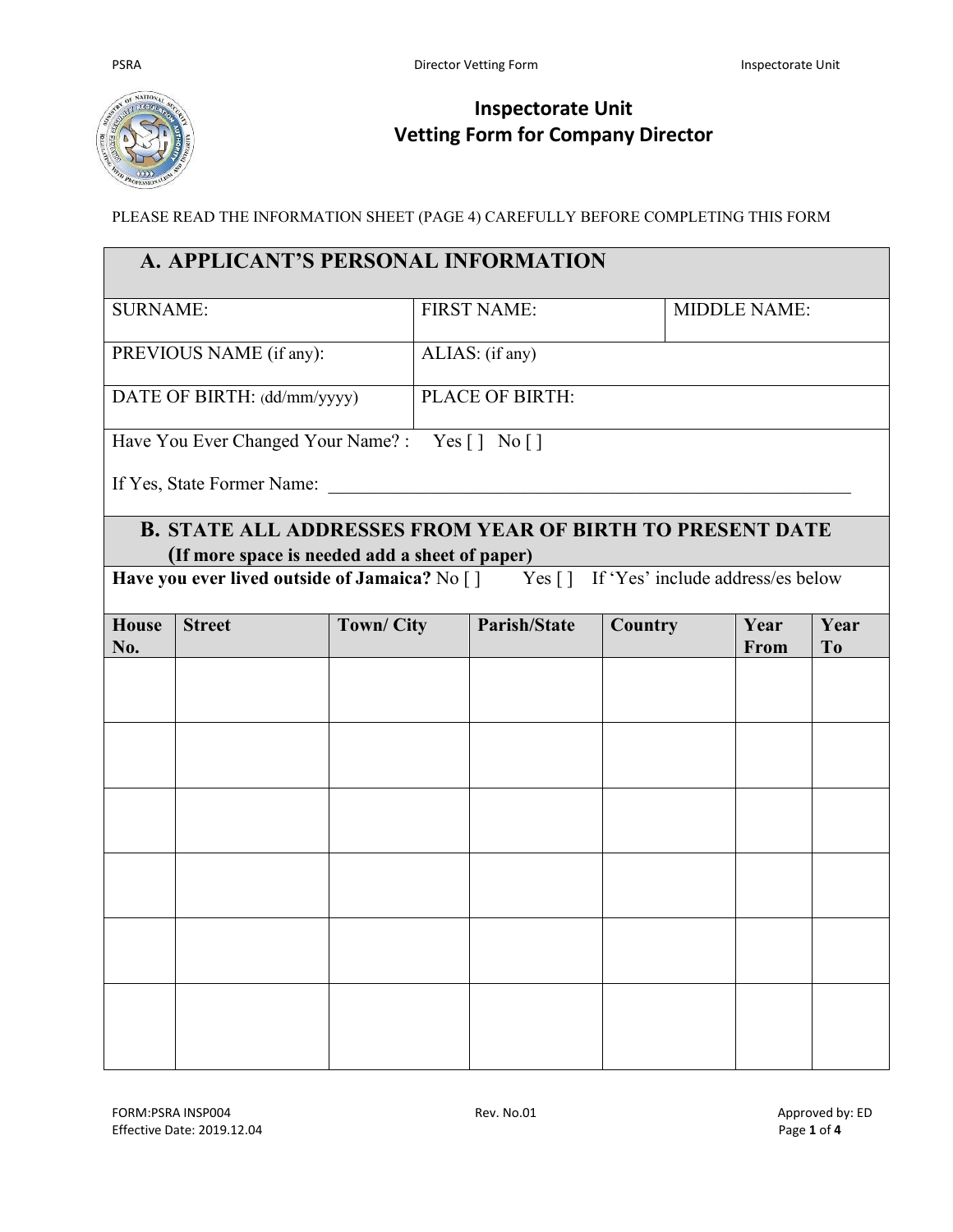| <b>C. EMPLOYMENT HISTORY</b><br>State employers' addresses, phone numbers and duration of your employment |                |                     |                                         |                |  |
|-----------------------------------------------------------------------------------------------------------|----------------|---------------------|-----------------------------------------|----------------|--|
| <b>Employer</b>                                                                                           | <b>Address</b> | <b>Phone Number</b> | <b>Duration of</b><br><b>Employment</b> |                |  |
|                                                                                                           |                |                     | Year<br>From                            | <b>Year To</b> |  |
|                                                                                                           |                |                     |                                         |                |  |
|                                                                                                           |                |                     |                                         |                |  |
|                                                                                                           |                |                     |                                         |                |  |
|                                                                                                           |                |                     |                                         |                |  |
|                                                                                                           |                |                     |                                         |                |  |
|                                                                                                           |                |                     |                                         |                |  |

| <b>D. CRIMINAL RECORD</b><br>Have you ever been charged or indicted of any offence in Jamaica or elsewhere?<br>Yes [] If 'Yes' provide details below<br>$\overline{N}$ o $\overline{1}$ |       |                |                      |  |  |
|-----------------------------------------------------------------------------------------------------------------------------------------------------------------------------------------|-------|----------------|----------------------|--|--|
|                                                                                                                                                                                         |       |                |                      |  |  |
| Date                                                                                                                                                                                    | Court | <b>Offence</b> | <b>Court Outcome</b> |  |  |
|                                                                                                                                                                                         |       |                |                      |  |  |
|                                                                                                                                                                                         |       |                |                      |  |  |
|                                                                                                                                                                                         |       |                |                      |  |  |
|                                                                                                                                                                                         |       |                |                      |  |  |
|                                                                                                                                                                                         |       |                |                      |  |  |
|                                                                                                                                                                                         |       |                |                      |  |  |

## **E. DECLARATION OF APPLICANT**

I, the undersigned, who has applied **for a Private Security Regulation Authority Licence,** hereby authorize the Criminal Records Office to furnish to the **Private Security Regulation Authority** a statement that there are no convictions recorded against me in Jamaica or elsewhere, or a statement of all convictions and/or prosecutions, successful or not, pending or completed, in the Country or elsewhere as the case may be.

Name of Applicant:

Signature of Applicant: **Latter Applicant: Date: Date: Date: Date: Date: CO**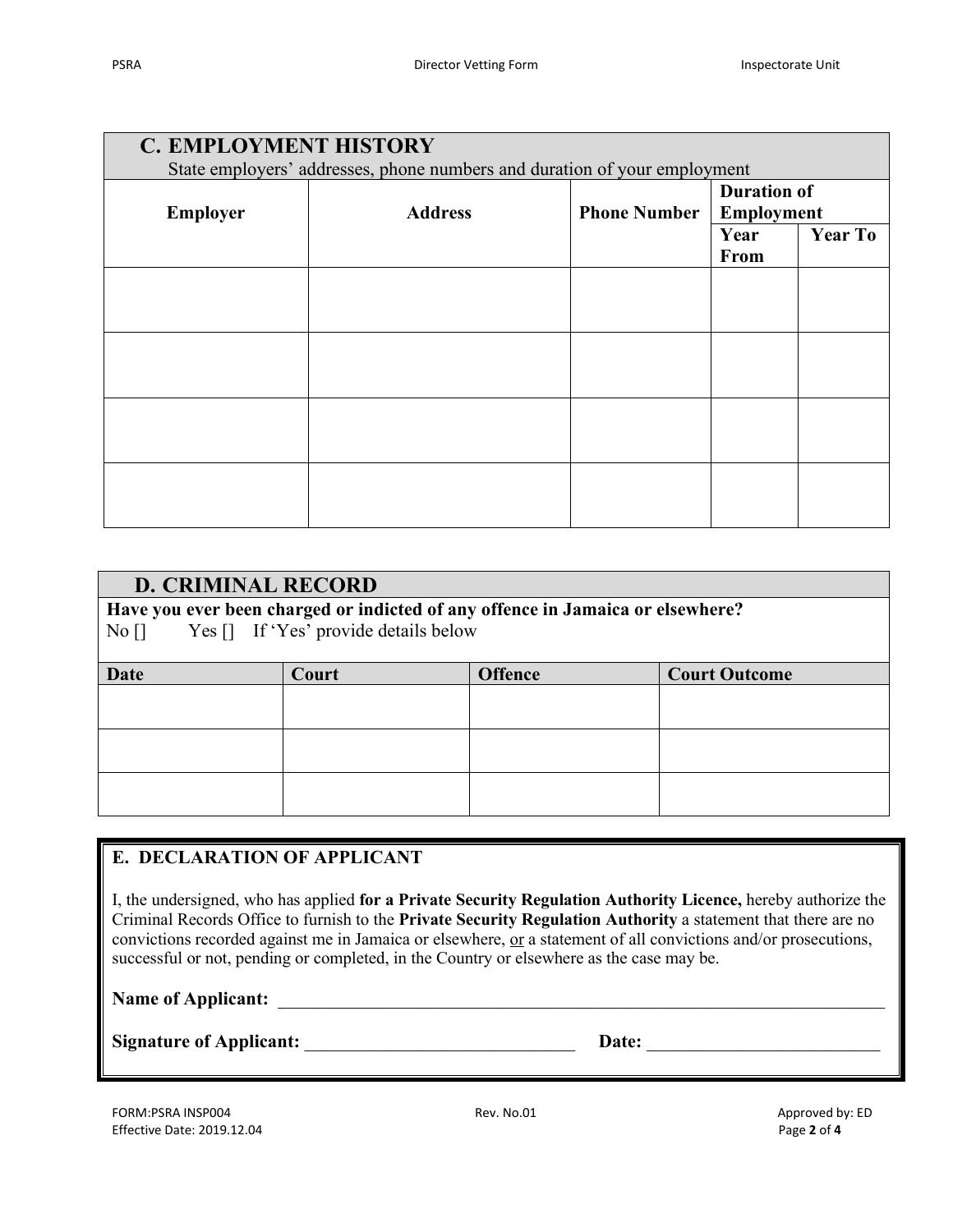| <b>F. FOR PSRA USE ONLY</b><br>Place a tick in the appropriate space provided below:<br>1. According to CRO record dated<br>convictions against the above named applicant: [] | there are no previous |  |  |  |  |
|-------------------------------------------------------------------------------------------------------------------------------------------------------------------------------|-----------------------|--|--|--|--|
| 2. The attached convictions appear on the CRO records: []<br>3. The attached prosecutions are pending: []                                                                     |                       |  |  |  |  |
| Name:                                                                                                                                                                         |                       |  |  |  |  |
| Signature : and the state of the state of the state of the state of the state of the state of the state of the<br>Date:                                                       |                       |  |  |  |  |